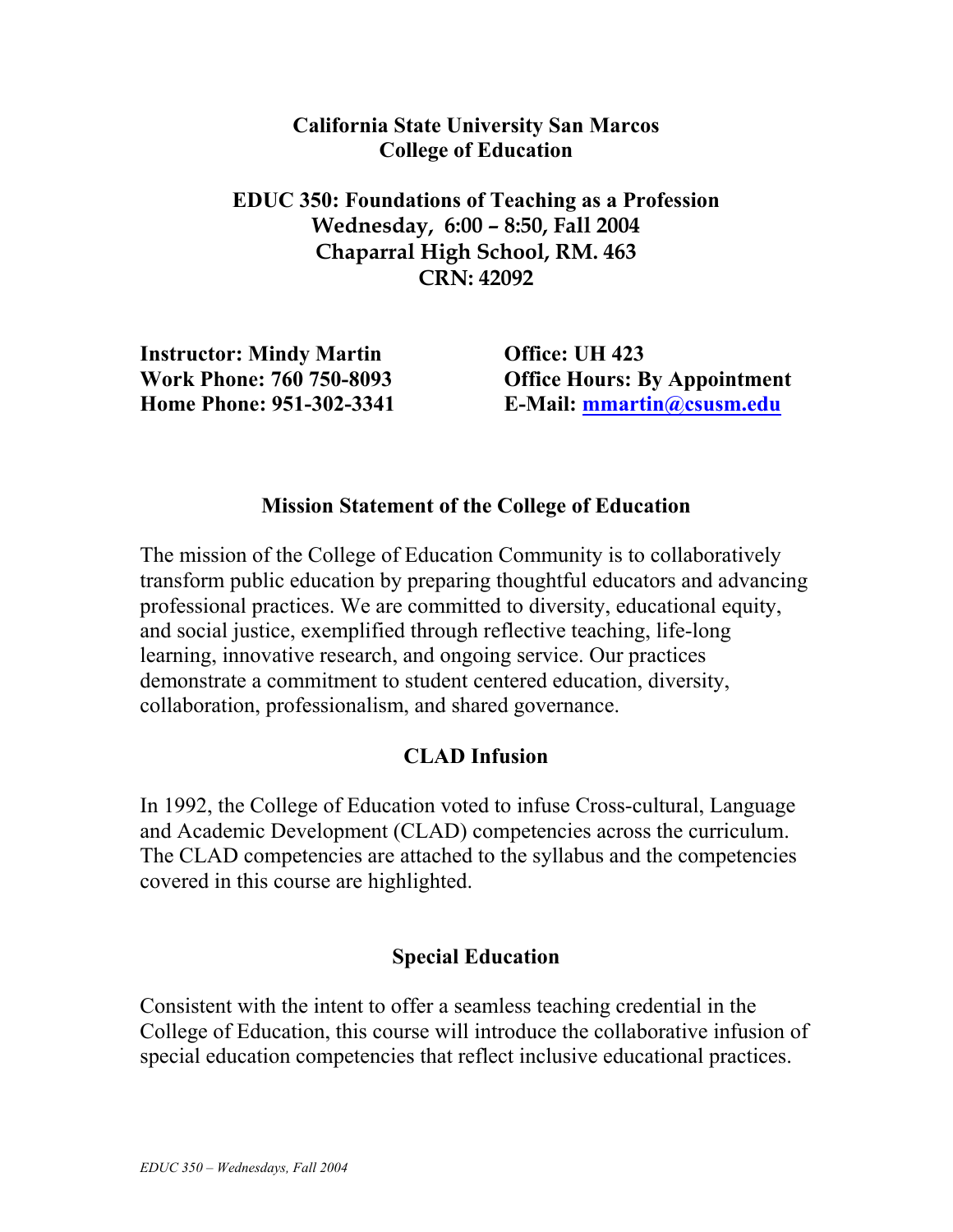# **Course Description**

This required course serves as an orientation to careers in elementary, middle and high school education. Upon completion of this course, teacher candidates should understand the nature of formalized education in the United States and be able to asses his or her interest in teaching as a career. Major topics include:

- Understanding the roles of schools in society
- Exploring philosophies and contemporary issues in education.
- Assessing the roles of teachers in schools.
- Understanding the qualifications and credentialing process for California teachers.
- Understanding and appreciating the student as an individual.
- Understanding factors affecting student achievement.
- Understanding critical issues in curriculum and instruction.
- Clarification of motives for choosing teaching as a career.

# **Course Requirements**

It is expected that students will come to class prepared to discuss the readings, submit required assignments, and participate in class activities. Teacher education is a professional preparation program. Students will be expected to adhere to academic honesty and integrity, standards of dependability, confidentiality and writing achievement**. Because it is important for teachers to be able to effectively communicate their ideas to students, parents, colleagues, and administrators, writing that is original, clear and error-free is a priority for the College of Education.** It is expected that work will be turned in on time. Late assignments will be penalized by a 5 point reduction each day they are late and will not be accepted after a week. Please discuss individual issues with the instructor. Keep digital copies of all assignments for your Credential Program Electronic Portfolio. **Note: You may not pass this class without completing the 45 hours of Field Experience.**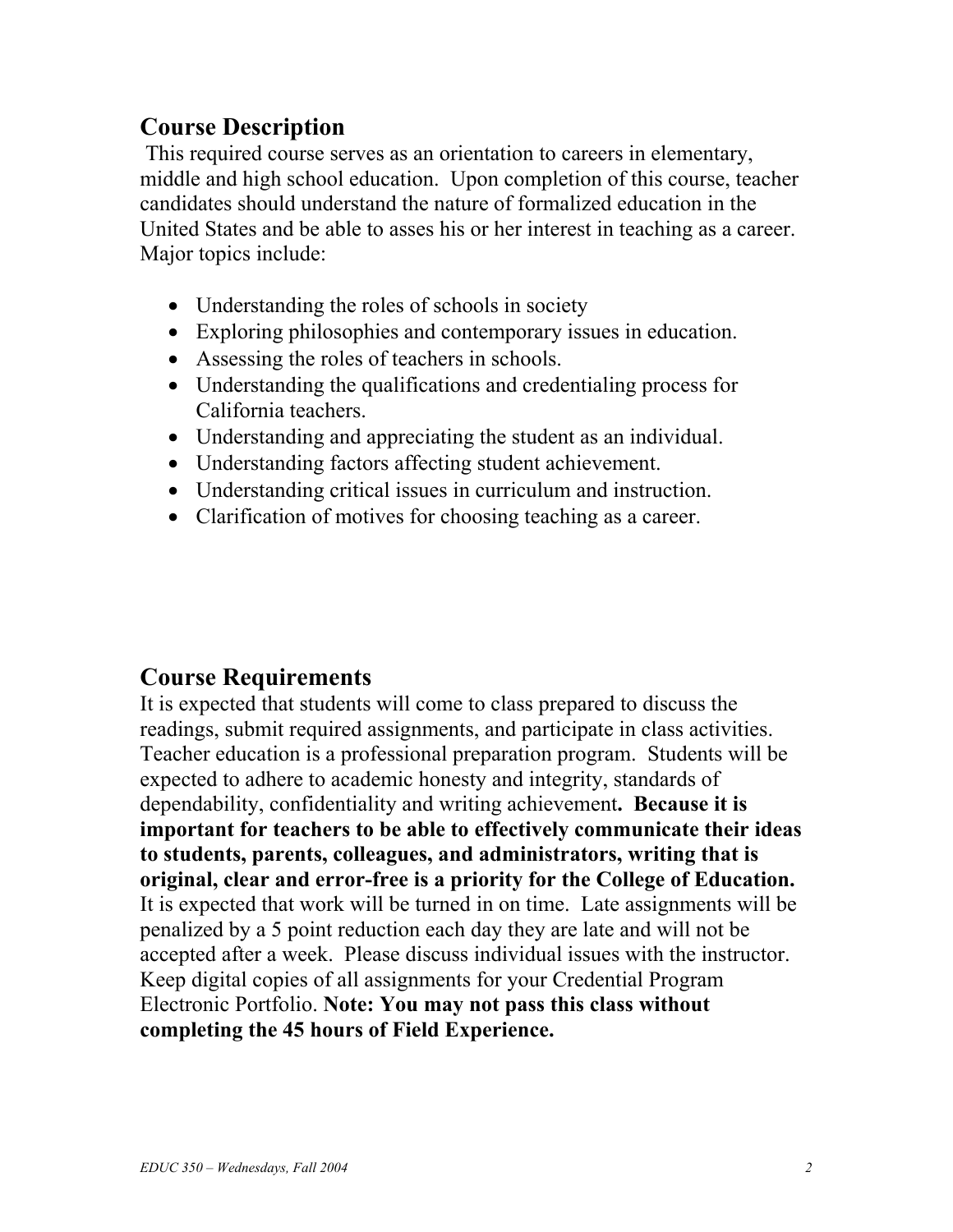# **College of Education Attendance Policy**

Due to the dynamic and interactive nature of courses in the College of Education, all students are expected to attend all classes and participate actively. Absences and late arrivals/early departures will affect the final grade. If you miss two class sessions or are late (or leave early) for more than three sessions, you cannot receive a grade of A. If you miss 3 class sessions, your highest possible grade is a  $C<sup>+</sup>$ . A minimum grade of  $C<sup>+</sup>$  is required in EDUC 350 to qualify as prerequisite for admission to the CSUSM teacher credential program. COE attendance policy states, "At a minimum, students must attend 80% of class time, or s/he may not receive a passing grade for the course at the discretion of the instructor. Individual instructors may adopt more stringent attendance requirements." Should students have extenuating circumstances, please contact the instructor as soon as possible.

# **Field Work**

In addition to in-class work, assigned readings and projects, students will participate in forty-five (45) hours of supervised fieldwork assignments in a variety of public school settings. A recommendation (usually from the classroom teacher where most of the fieldwork is done), as well as a Field Experience Form with documented hours and teacher verification are requirements for admission to the CSUSM Teacher Credentialing programs. A minimum grade of a  $C<sup>+</sup>$  is also required in this course.

## **Use of Technology**

Students are expected to demonstrate competency in the use of various forms of technology (i.e. word processing, electronic mail, use of the Internet, and/or multimedia presentations.) Specific requirements for course assignments with regard to technology are at the discretion of the instructor.

## **Creating the Inclusive Classroom**

Students will demonstrate a knowledge of laws and dispositions that relate to special education through a variety of activities such as the viewing and analysis of the video F.A.T. City, reading and analysis of "School Law & Diversity," and/or *Creating an Inclusive School.*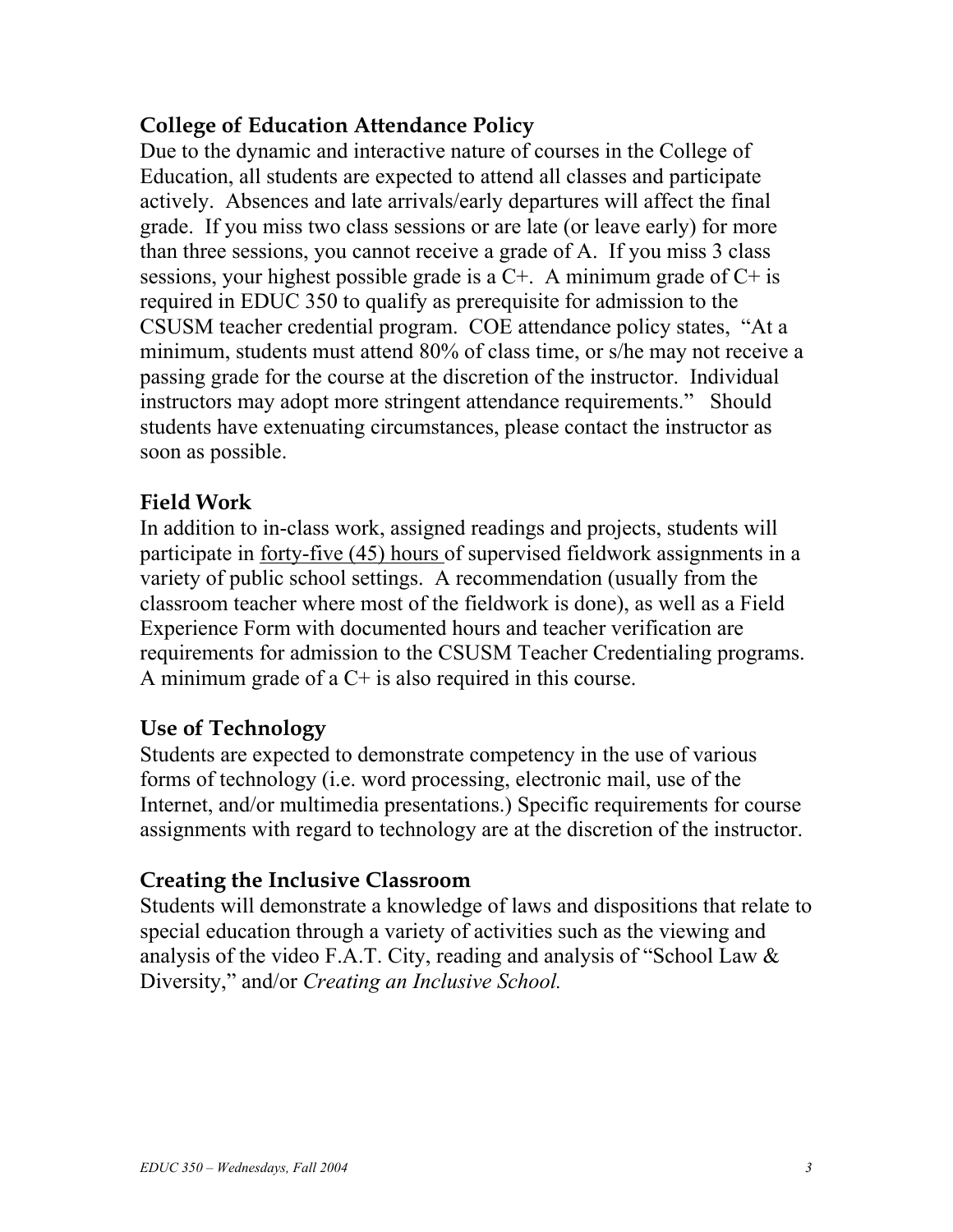# **Teaching Performance Expectation (TPE) for EDUC 350**

A primary goal of EDUC 350 is to begin the process of developing teacher candidates to become professional educators. The following TPE (Teacher Performance Expectation) is expected to be met during this course:

#### **TPE 12: Professional, Legal, and Ethical Obligations**

Candidates are aware of their own personal values and biases and recognize ways in which these values and biases affect the teaching and learning of students. They resist racism and acts of intolerance. Candidates appropriately manage their professional time spent in teaching responsibilities to ensure that academic goals are met. Candidates for a Teaching Credential understand and honor legal and professional obligations to protect the privacy, health, and safety of students, families, and other school professionals. They are aware of and act in accordance with ethical considerations and they model ethical behaviors for students. Candidates understand and honor all laws relating to professional misconduct and moral fitness.

## **Teaching Performance Assessment for Developing as a Professional Educator**

The successful completion of the Initial Philosophy of Teaching Statement is a requirement for completion of this course and partially meeting the TPE described above. This statement will be used for assessment both in the course and at completion of the College of Education program. Retain an electronic copy of your statement for submission for your portfolio at the completion of the program.

Class Activities that support the development of your philosophy include:

Credo for Support Class Discussions FAT City Activity **Readings** / Book Chat Inclusive Education Activity Field Experiences

Law and Diversity Activity Contemporary Issues Research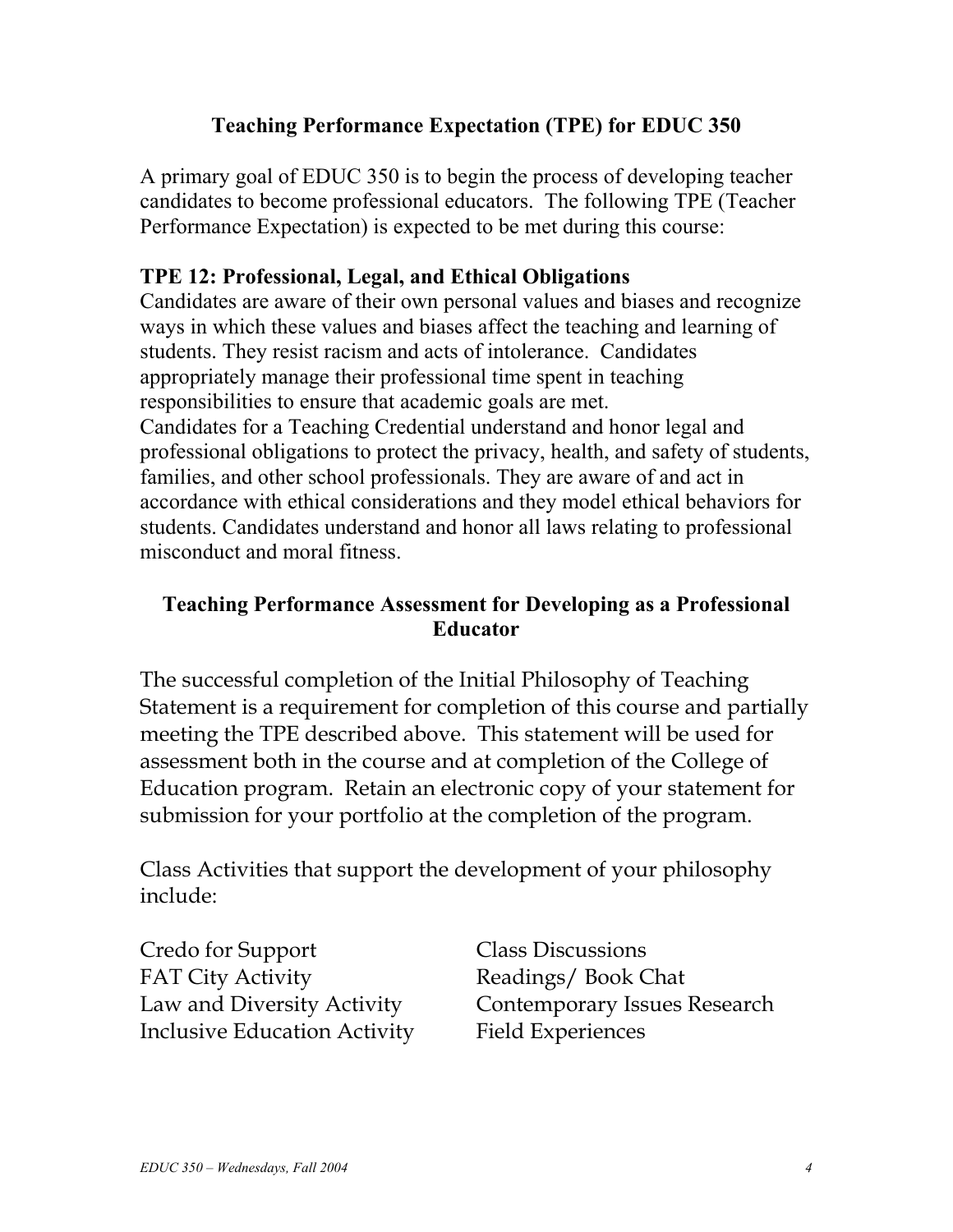#### **Required Texts**

- Armstrong, David; Henson, Kenneth and Savage, Tom. (2001) *Teaching Today*. Merrill Prentice Hall.
- Thousand, J. "Laws Related to Special Education that Affect Teachers" Essay is attached.
- Villa, Richard A. and Thousand, Jacqueline S. (1995). *Creating an Inclusive School.* Alexandria, VA: Association for Supervision and Curriculum Development.

And your choice of ONE of the following :

Codell, E. *Educating Esme.* Chapel Hill: Algonquin Books of Chapel Hill.

- Humphrey, T. (2003) *In the First Few Years .*Newark, DE: International Reading Association.
- Kidder, T. (2001) *Among School Children*. Perennial Publishing
- Michie, G. (1999) *Holler If You Hear Me.* New York: Teacher's College Press.

## **Course Assignments:**

**1. Contemporary/Controversial Issue Research/Position Paper** Choose an issue from the topics provided by the instructor. Research the issue thoroughly and take a position regarding it. Write a persuasive paper that demonstrates your understanding of the issue, provides a clear defense for your position, and also indicates your understanding of the opposing side. Cite a minimum of three (3) references; **you may not cite your text. Only one source may be a web-site. One must be an educational journal.** Use APA, 5<sup>th</sup> edition format (Approximately 5 pages.) When your topic is due, you should be prepared to support/defend either side in a panel discussion. We will discuss the format of the panel in class. **Due Dates: See syllabus.**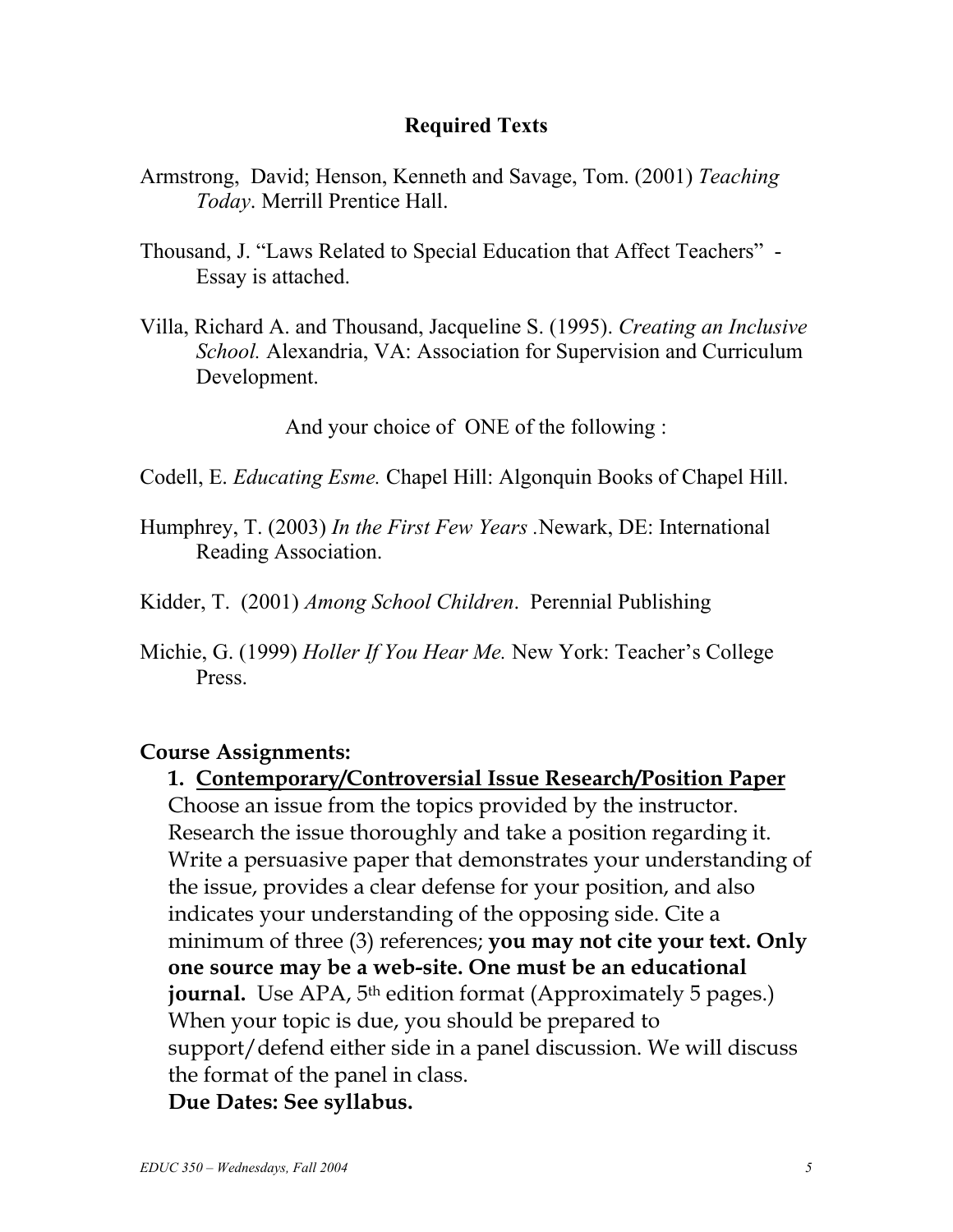# **2. Electronic Book Chat**

Choose the "Choice Book" you wish to read and discuss it with other class members. Conduct an electronic book chat via e-mails in which you contribute a minimum of **three** substantive comments about the book by making connections with your own educational experience, your perceptions of the field, or readings you have done for this course. We will discuss this more specifically in class.

## **Due Date: November 10**

# **3. Field Experience Documentation and Journal Entries**

In addition to in-class work, assigned readings, and projects, you will participate in forty-five (45) hours of supervised fieldwork assignments in a variety of public school classroom settings. **See page 2 of this syllabus for more details.** You will maintain a log of hours spent observing/participating in these classroom settings. This log should reflect a minimum of 45 hours spent in various classrooms at the different grade levels and on different sites, with teacher signatures.

In additions, you will submit a minimum of 3 journal entries, reflecting on your observations, documenting assumptions/expectations, and connections to concepts studied in EDUC 350, analyses and questions.Respect the confidentiality of the students and teacher. Use initials or fictitious names. The format to use will be explained in class.

**Field Journal #1**: Room Arrangement, Rules and Procedures, Organizing Student Work

**Field Journal #2**: Behavior Management, Managing Small Groups, Classroom Diversity, Students as Learners

**Field Journal #3**: Planning for and Conducting Instruction, Communication Skills, Flexibility, Evaluating Student Progress **Due Dates: See syllabus.**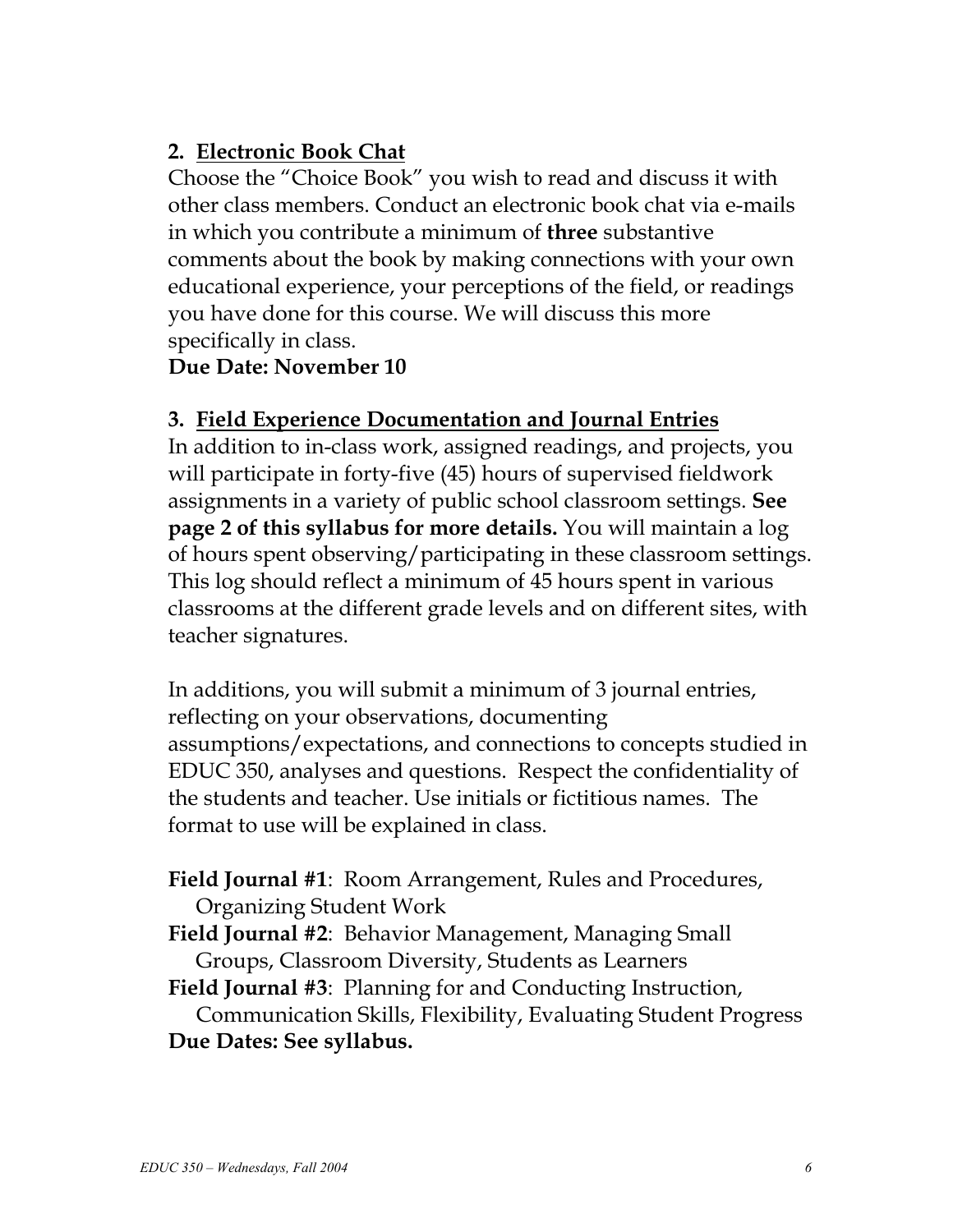# **4. Teacher Interview**

You will write a 2-4 page project based on an extended interview with a public school teacher who has been teaching at least three years. Include both a summary of answers to key questions as well as an analysis of your personal reflections and connections to course concepts.

# **Key Skills/Knowledge I'll be evaluating:**

- Has your project provided a rich description of the teacher you interviewed?
- *Does your project integrate appropriate class readings and discussions to support your analyses? (i.e. Are several references made to our text, articles, or journal readings?)*
- Have you articulated your ideas fluently and coherently with college level writing style and mechanics?

# **Due Date: October 13**

# **5. Law and Diversity Assignment**

See attached description on page 8 of this syllabus. **Due Date: September 29** 

# **6. Personal Philosophy of Teaching, Learning, and Schooling (in place of final exam)**

See attached description on page 7 of this syllabus. The successful completion of the Initial Philosophy of Teaching Statement is a requirement for completion of this course and partially meets the TPE 12: PROFESSIONAL, LEGAL, AND ETHICAL OBLIGATIONS. This statement will be used for assessment both in the course and at the completion of the College of Education program. Retain an electronic copy of your statement for submission in your portfolio.

## **Due Date: December 1**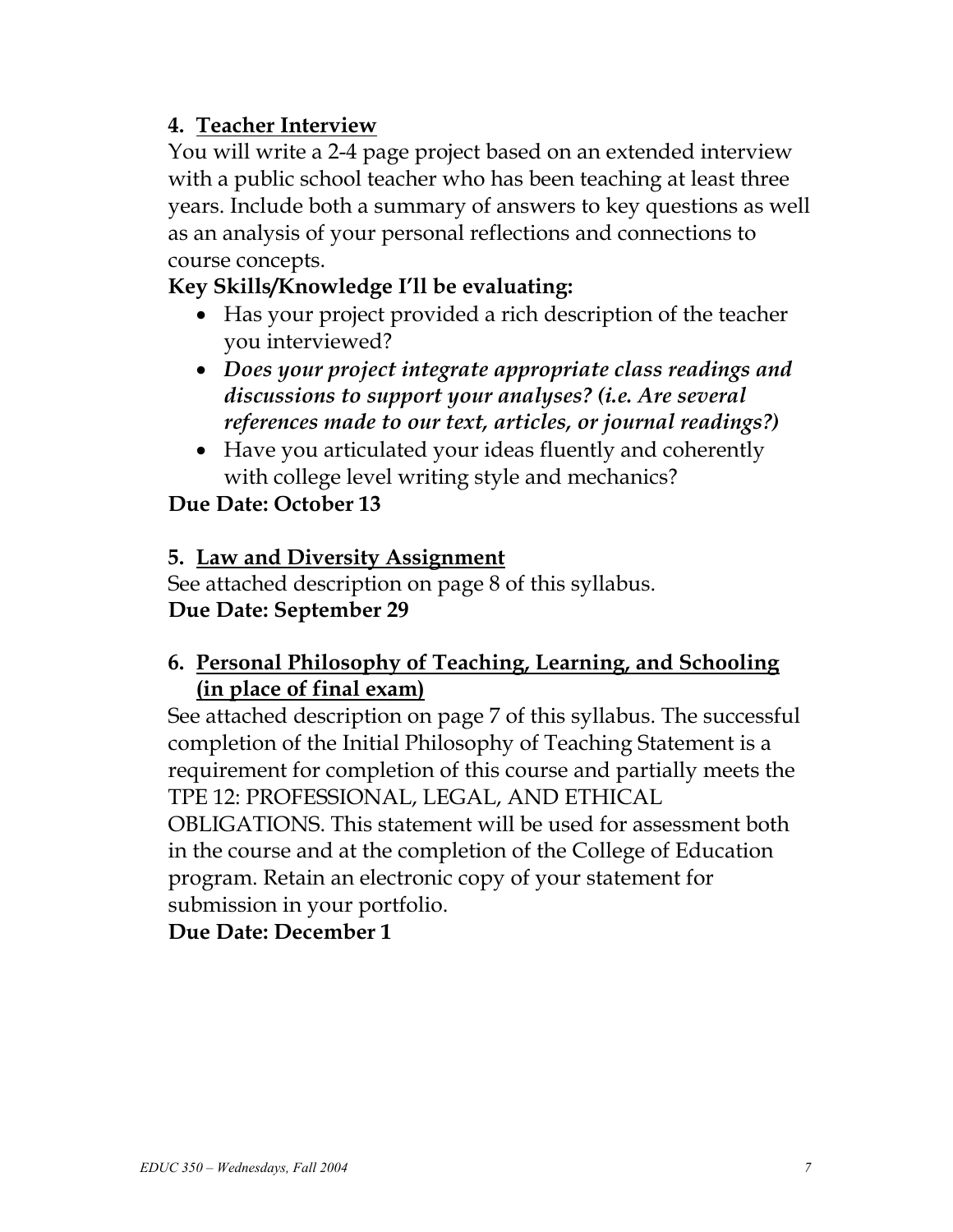# **Class Schedule (Subject to Change!) Note: Assignments are to be completed before class on the date listed.**

| Date   | Topic                                | Reading/Assignments                |
|--------|--------------------------------------|------------------------------------|
| Sept.  | Why teach? Teaching in an age        |                                    |
| 1      | of change. Assumptions, biases;      |                                    |
|        | Seeing through the eyes of a         |                                    |
|        | teacher                              |                                    |
| Sept.  | <b>Field Experience Expectations</b> | T.T. Ch. 5                         |
| 8      | Who are we teaching?                 | Villa/Thousand                     |
|        | <b>Exceptional Learners</b>          | pg 162-167                         |
|        | F.A.T. City Activity                 | Begin choice book                  |
| Sept.  | Inclusion/Differentiation            | Villa/Thousand                     |
| 17     | Credo for Support                    | Ch 1-3                             |
|        |                                      |                                    |
| Sept.  | Multiculturalism                     | T.T. Ch. 4                         |
| 22     | <b>Panel Discussion #1: How</b>      | <b>Field Experience Journal #1</b> |
|        | <b>Should Bilingual Education Be</b> |                                    |
|        | Accomplished                         |                                    |
| Sept.  | <b>Legal Issues Affecting</b>        | T.T. Ch. 3                         |
| 29     | Teachers/                            | Villa/Thousand Handout             |
|        | Laws Relating to Special             | Law and Diversity Write-           |
|        | Education                            | Up                                 |
| Oct. 6 | Learner's Rights and                 | T.T. Ch. 6                         |
|        | Responsibilities                     | Continue reading choice            |
|        | Panel Discussion #2: Will more       | book                               |
|        | federal involvement result in        |                                    |
|        | better education?                    |                                    |
| Oct.   | <b>How</b> will we teach them?       | T.T. Ch. 7                         |
| 13     | <b>Effective Instruction</b>         | <b>Teacher Interview</b>           |
| Oct.   | Creating environments for            | T.T. Ch, 8                         |
| 20     | learning                             | Work on Philosophy                 |
|        | Discipline/Classroom                 |                                    |
|        | Management                           |                                    |
| Oct.   | Assessing learning                   | T.T. Ch. 9                         |
| 27     | Panel Discussion #3: Do high         | <b>Field Experience Journal #2</b> |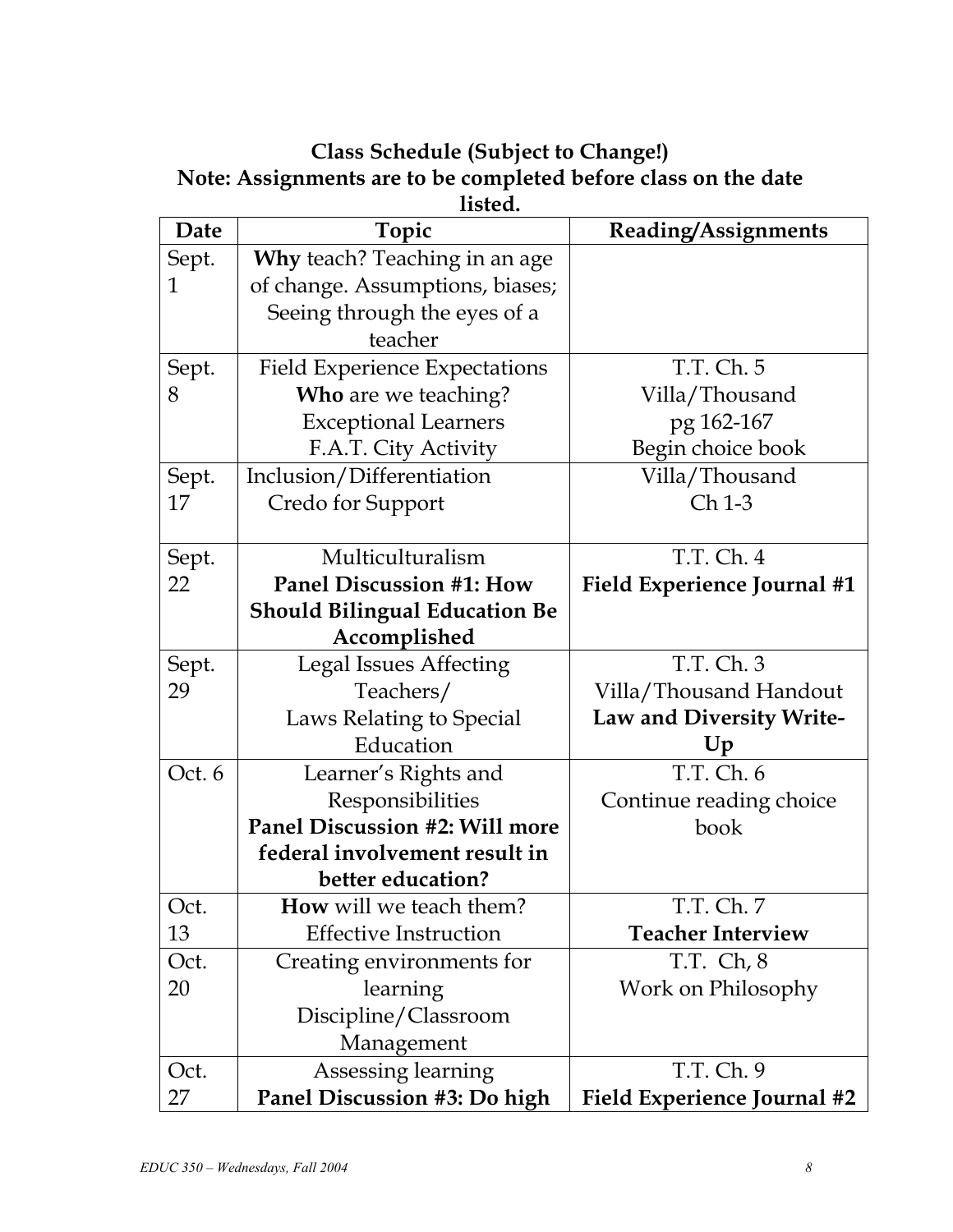|        | assessments improve learning?   |                                    |
|--------|---------------------------------|------------------------------------|
| Nov.   | <b>What</b> is our goal/role in | T.T. Ch. 10-12                     |
| 3      | society?                        |                                    |
|        | <b>Historical Roots</b>         |                                    |
|        | Philosophical Systems; NCLB     |                                    |
| Nov.   | <b>Panel Discussion #4: Are</b> | T.T. Ch. 13-14                     |
| 10     | vouchers an important choice    | <b>Electronic Bookchat</b>         |
|        | mechanism?                      | Bring one journal per group        |
|        | Curriculum, State Standards     |                                    |
| Nov.   | Book Talk; Writer's Workshop;   | T.T. Ch. 2                         |
| 17     | Where do we go from here?       | Bring rough draft of               |
|        |                                 | philosophies                       |
| Nov.   | Independent Study (Catch up     | Work on philosophies               |
| 24     | on Field Work)                  |                                    |
| Dec.1  | Credentialing process;          | <b>Philosophy of Teaching</b>      |
|        | discussion of field work: Where | <b>Field Experience Journal #3</b> |
|        | will you teach?                 |                                    |
| Dec. 8 | Closure                         |                                    |

# **Course Assignment Values**

| <b>Active Participation</b>                   | 10%  |
|-----------------------------------------------|------|
| Field Experience Journal Entries #1-3         | 25%  |
| <b>Electronic Book Chat</b>                   | 10%  |
| Law and Diversity Write-Up                    | 10%  |
| <b>Teacher Interview</b>                      | 10%  |
| Personal Philosophy                           | 15%  |
| Contemporary Issues Research and Presentation |      |
|                                               | 100% |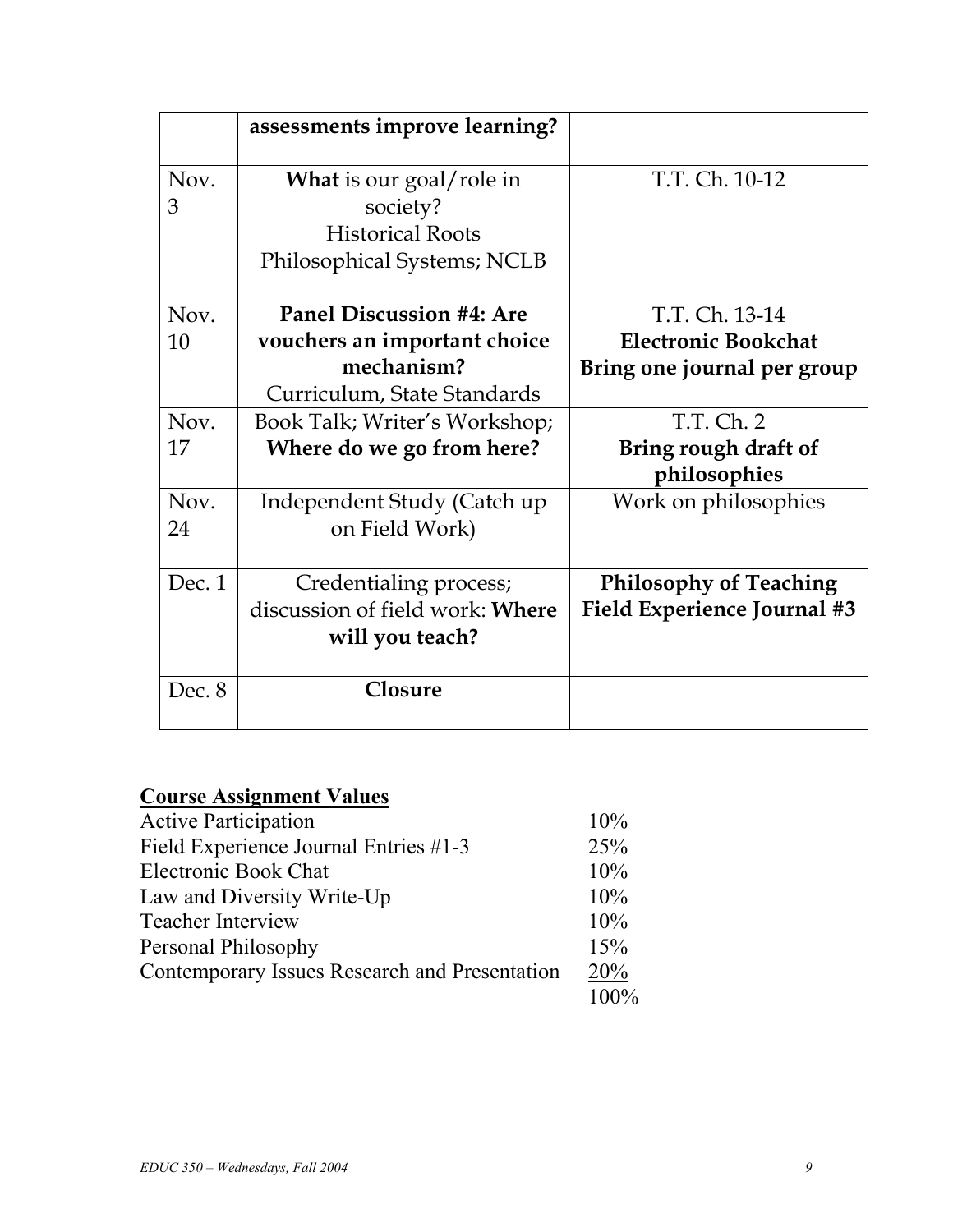# **Initial Philosophy of Teaching Statement**  EDUC 350

| Learner<br>Outcomes: | Articulation in writing of a personal philosophy of teaching        |
|----------------------|---------------------------------------------------------------------|
| Assessment:          | Word processed philosophy of teaching statement and 1-page<br>credo |

#### **Activity Description**

## **Preparation**

Complete previous course readings, web page examinations, and in-class discussions on education law, ethics, history, and inclusive philosophy.

## **Reflection and Applications**

Write an essay that articulates your personal philosophy of teaching given your view of the social context of schooling for  $21<sup>st</sup>$  century inclusive, multicultural society. Do not be tempted to include a little of every way of thinking or take the words or ideas of various educational leaders. If you were to do so, elements would probably contradict each other and would not provide guidance when you need it. In preparing your philosophy statement, begin by quickly jotting down answers to each of the following seven sets of questions. To address the questions, think solely about your OWN ideas. Write no more than a 1/2 of a page to answer each question, taken in order. Interpret the questions any way you like; they are meant to guide you in discovering what you believe.

- 1. What is the social context of schooling for  $21<sup>st</sup>$  century multicultural society?
- 2. What is the good? Who is the good person living in the good society?
- 3. What is the purpose of education?
- 4. What should everyone learn? Why?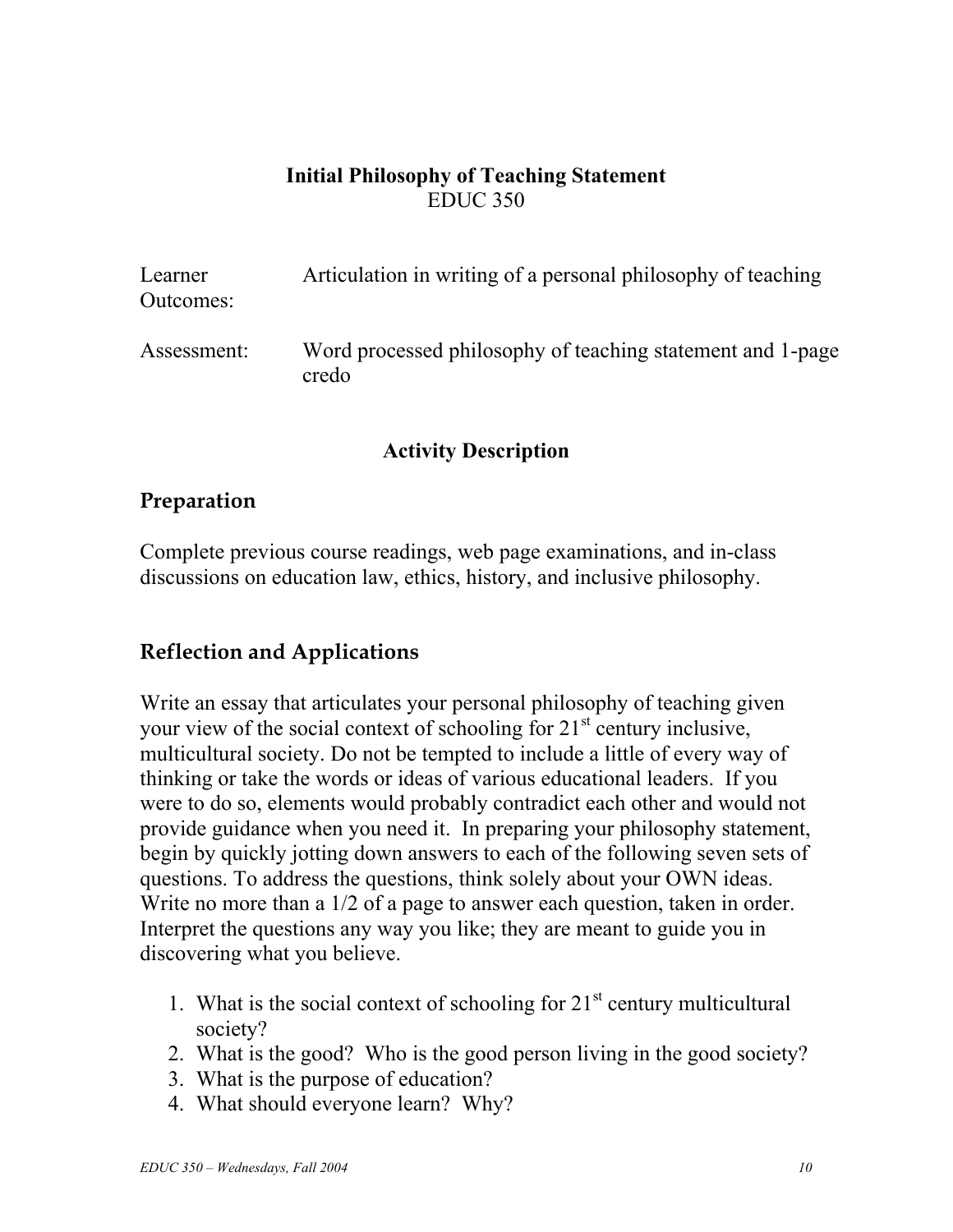- 5. What is the nature of learning?
- 6. What is (excellent) teaching?
- 7. What does school do?

Now consider the answers to these questions as a set and begin to write the first draft of your philosophy of teaching essay. After composing this first draft, check to see that that your statements are consistent and revise so that your ideas and statements are coherent. Take out extra words. Read your statements aloud to yourself and at least one friend to be sure you truly communicate your heartfelt beliefs and convictions. Your criteria for success are at least the following: 1) no more words can be cut, and 2) an oral reading convinces YOU fully of the soundness of your philosophy.

The essay should meet the following two criteria. First, it should be a concise expression of personal philosophy of teaching given your view of the social context of schooling for  $21<sup>st</sup>$  century multicultural society. Secondly, this response should be no less than 2 and no more than 3 pages in length. When completed, write a shortened version of your philosophy, a one-page "credo." Keep your philosophy statement and credo where you can refer to it often. Use them to guide to organization of a professional portfolio.

It should take approximately a total of two hours to develop and polish your philosophy statement and restate it as a credo. It likely will take three or more "sittings" to get out a draft that meets the two-pronged criteria stated in the previous paragraph.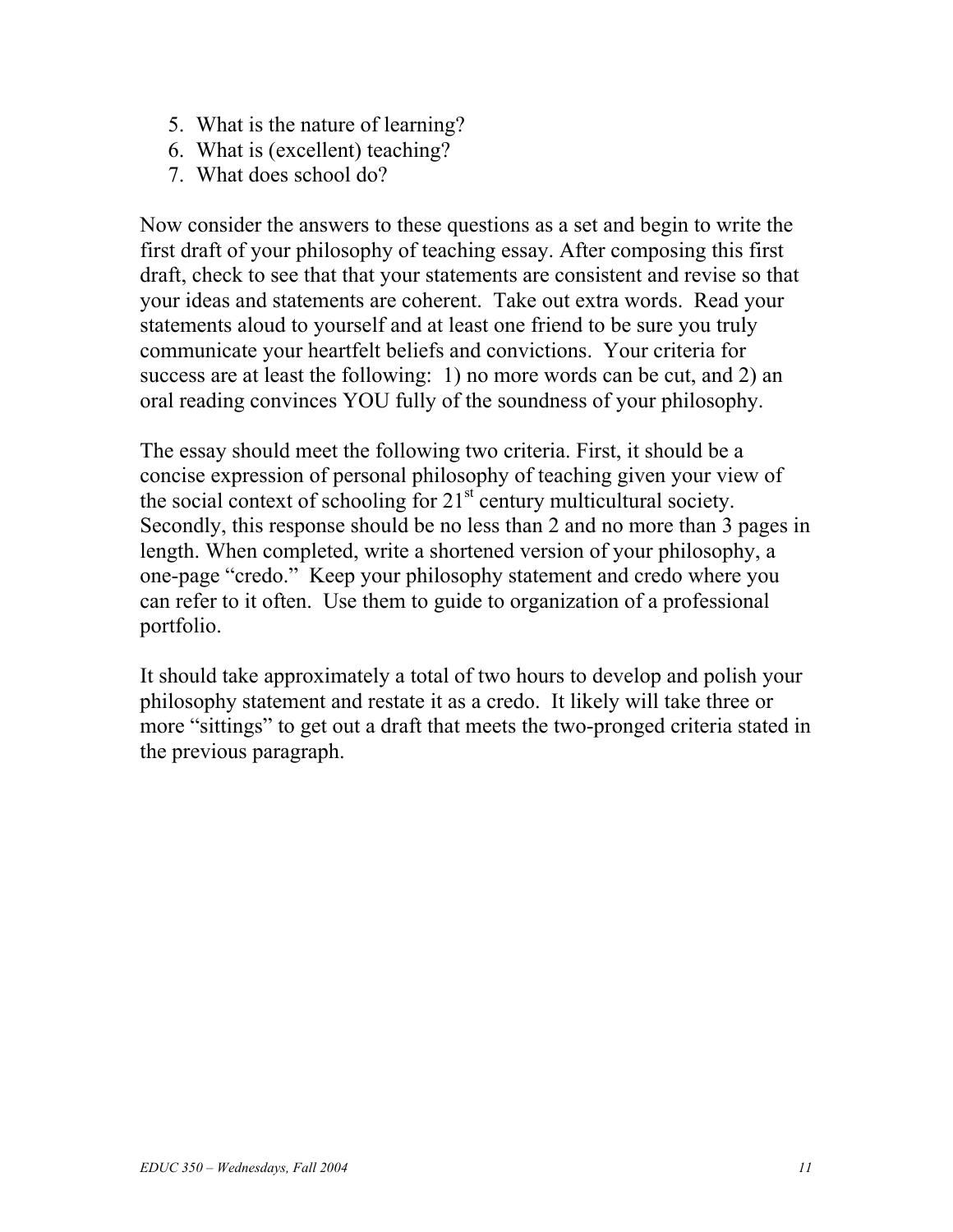#### **Law and Diversity**  EDUC 350

| Learner   | Applies understanding of the legal context of inclusive                                                                                                                                                     |
|-----------|-------------------------------------------------------------------------------------------------------------------------------------------------------------------------------------------------------------|
| Outcomes: | education and laws which influence teaching responsibilities by<br>posting the five most important school laws the student believes                                                                         |
|           | affects him/her as a professional educator. At least one posting<br>needs to relate to special education law and reacting to other<br>postings on an asynchronous discussion board regarding this<br>topic. |
|           |                                                                                                                                                                                                             |

Assessment: Written identification of the five most important school laws the student believes affect him/her as a professional educator, with at least one of the five relating to special education law.

## **Activity Description**

## **Preparation**

Study the following chapters and web sites:

- Thousand, J.S. (attached). Laws that relation to special education that affect teachers.
- Kluth, P., Villa, R., & Thousand, J. (Dec. 2001/Jan 2002) 'Our school doesn't offer inclusion' and other legal blunders. Educational Leadership,  $59(4)$ ,  $24 - 27$ .
- Villa, R. A. & Thousand, J. S. (l995). Creating an inclusive school. Alexandria, VA: Association for Supervision and Curriculum Development. Read all of Chapter 2.
- U.S. Disability Law. Internet address: www.law.cornell.edu/topics/disability.html Includes information about laws affecting people with disabilities.
- OSERS IDEA Home Page. Internet address: www.ed.gov/offices/OSERS/IDEA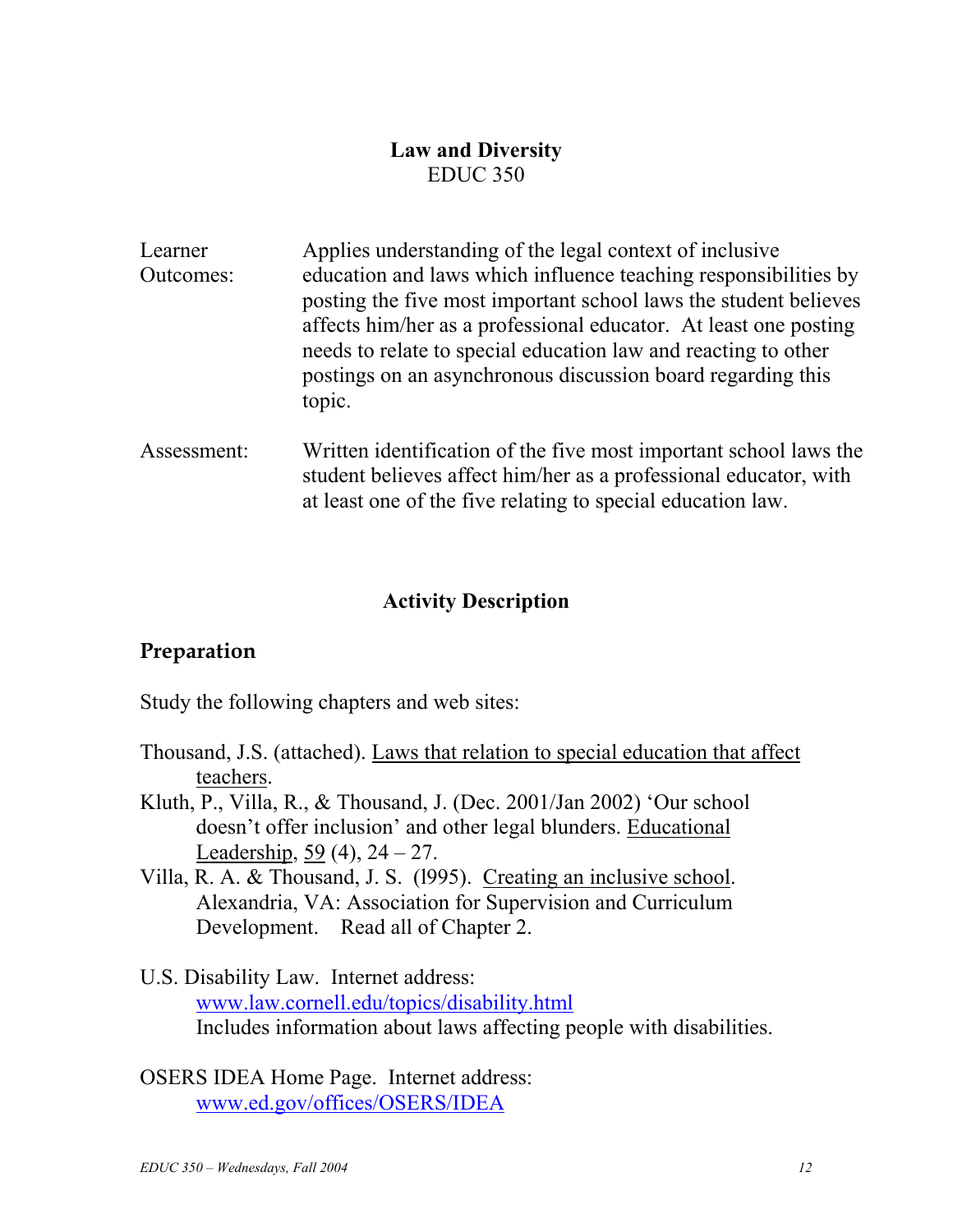Explanation of federal legislation known as IDEA which ensures a free appropriate education in the least restrictive environment for children with disabilities. The latest l997 federal reauthorization of the law is explained in detail.

# **Reflection and Applications**

Apply your understanding of the legal context of inclusive education and laws which influence your teaching responsibilities by:

- 1. In writing, identify five laws or court decisions which influence you as a professional educator. At least one of these five must be related to special education law.
- 2. In class, share selections and rationale for your selection of the laws and decisions.
- 3. As closure, in class you will "quick write" in three to four sentences, what you learned about your legal and ethical responsibilities and in what ways they influence your educational philosophy.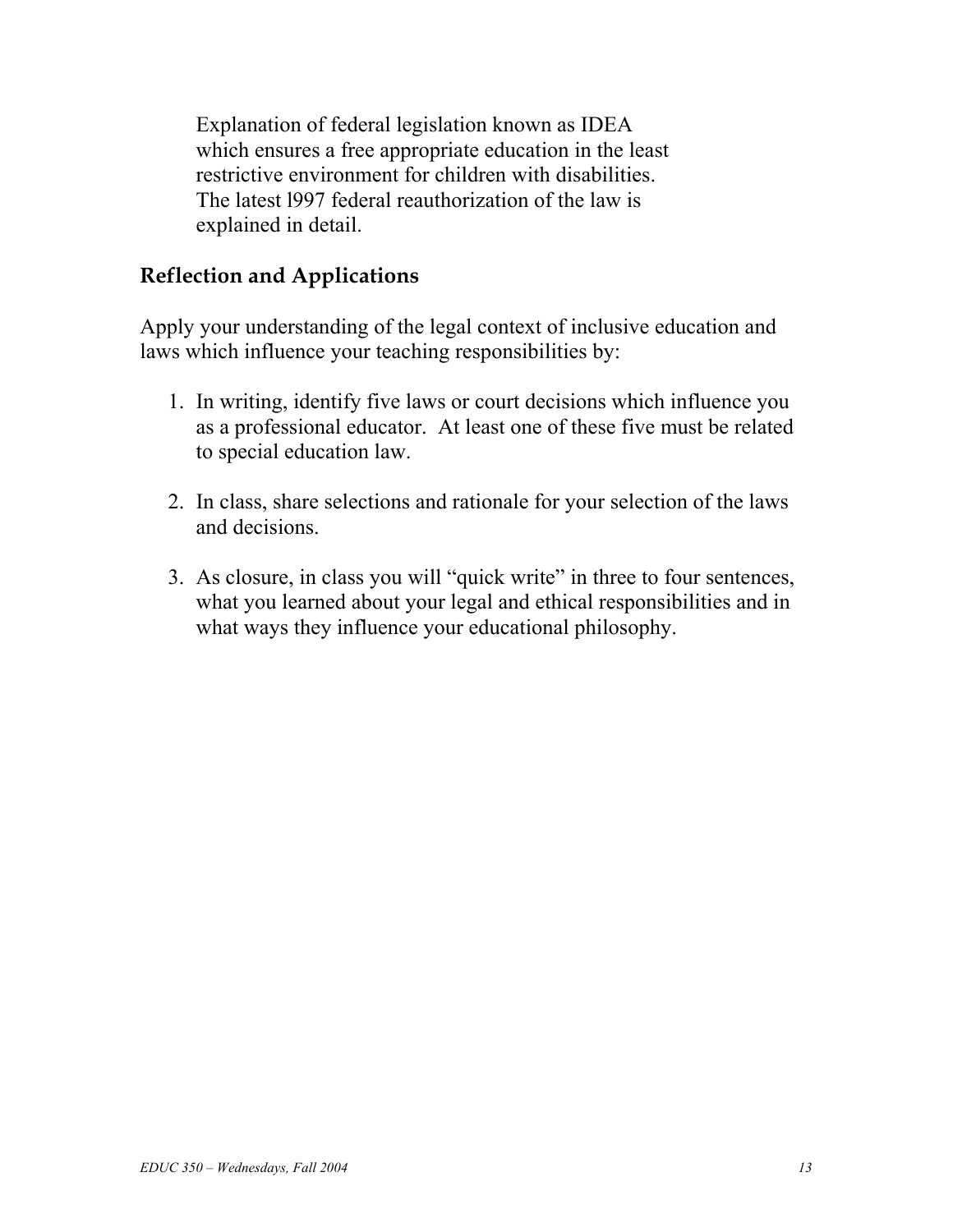# **Laws Related to Special Education that Affect Teachers**

Jacqueline Thousand

Chapter 2 of Villa and Thousand (l995), Contemplating Inclusive Education from a Historical Perspective, charts over 200 years of history which has brought us as a country to embrace inclusive educational opportunities for all children. What follows is a summary of key court cases and legislation which have shaped special education and the teacher's role in supporting students with varying learning and language differences. For more detail see these two web sites: www.law.cornell.edu/topics/disability.html and www.ed.gov/offices/OSERS/IDEA.

# **Legislation Related to Special Education**

The development of special education services in this country has been greatly influenced by the civil rights movement of the l960s. Out of the movement came legislation designed to prevent discrimination. For instance Section 504 of the Vocational Rehabilitation Act of l973 is a civil rights law that prevents discrimination against all persons with disabilities in programs the receive federal funds. Since all public schools receive federal funds in some form, Section 504 ensures equal opportunity for students' participation in the full range of school activities. Also, through Section 504, some students who are not eligible for special education services may receive accommodations to assist them to be successful in school. For example, students with health problems such as asthma or extreme allergies as well as other challenges that do not make them eligible for special education my receive assistance through Section 504.

The Americans with Disabilities Act (ADA), signed into law by President Bush in l990 extends the Vocation Rehabilitation Act of l973 by protecting all individuals with disabilities from discrimination and requires employers to make reasonable accommodations for employees with disabilities. ADA does not deal directly with education; however, it does clarify the civil rights of all people with disabilities and ensures that buildings, transportation, and other public places (including schools) are accessible to people with disabilities. Your school must be accessible to wheelchairs, for instance. If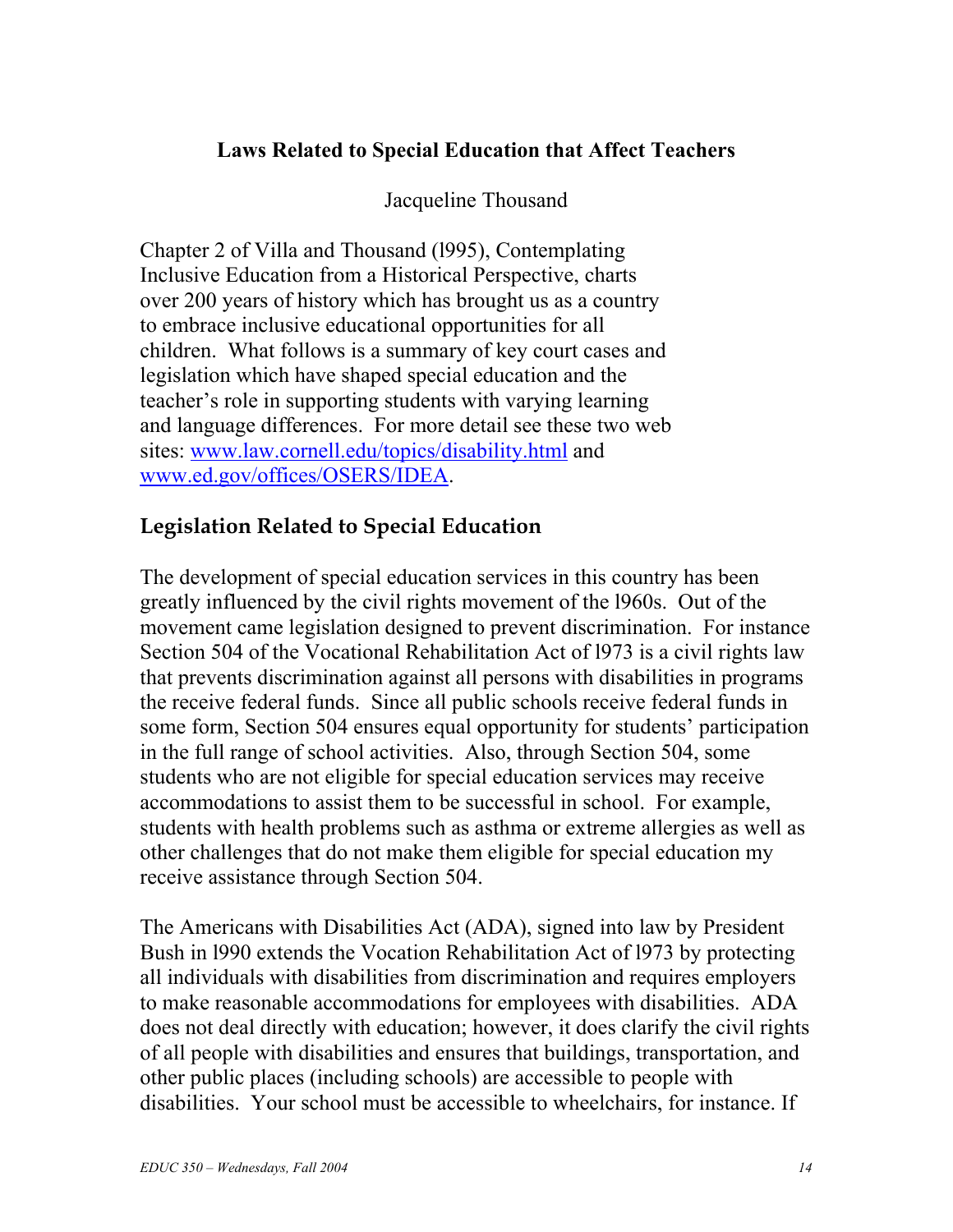it is not, it must undergo renovations to install ramps, elevators, or wide entryways.

In l975 the U.S. federal government finally made a legal commitment to the education of students with disabilities. In that year Congress passed Public Law 94-142, the Education for the Handicapped Act (EHA) which set federal guidelines for special education services. It translated early court decisions into civil rights principles for students with disabilities and mandated the six concepts that have guided special education practice ever since. Those six principles are:

- 1. **Free Appropriate Public Education**. Students with disabilities are entitled to attend public schools and to receive the educational services they need. This education is provided at no cost to parents.
- 2. **Least Restrictive Environment**. Students with disabilities must be educated in the least restrictive environment in which they can succeed with support. For most students, this environment is the general education classroom.
- 3. **Individualized Education Program**. Services for students with disabilities must be individually tailored. This is accomplished by annually developing or revising an Individualized Education Program (IEP). Every IEP includes a statement of the student's current performance levels, a set of goals and accompanying short-term benchmarks or objectives for achieving the goals. The IEP clearly specifies who is responsible for delivering various aspects of the student's program, how progress will be evaluated, and where and how long services will be provided.
- 4. **Nondiscriminatory Evaluation.** Students are to be assessed using instruments that do not discriminate on the basis of race, culture, or disability. In considering eligibility for special education, students must be assessed by a multidisciplinary team in their native language using tests that directly relate to the area(s) of concern for which the child was referred.
- 5. **Due Process**. Due process procedures protect students with disabilities and their parents in all special education affairs. Specifically, if a disagreement occurs between the family and school personnel regarding a student's eligibility for special education, no changes can be made in the student's services until an impartial hearing and, if necessary, the appropriate court resolves the issue. School personnel also are protected if they disagree with parents'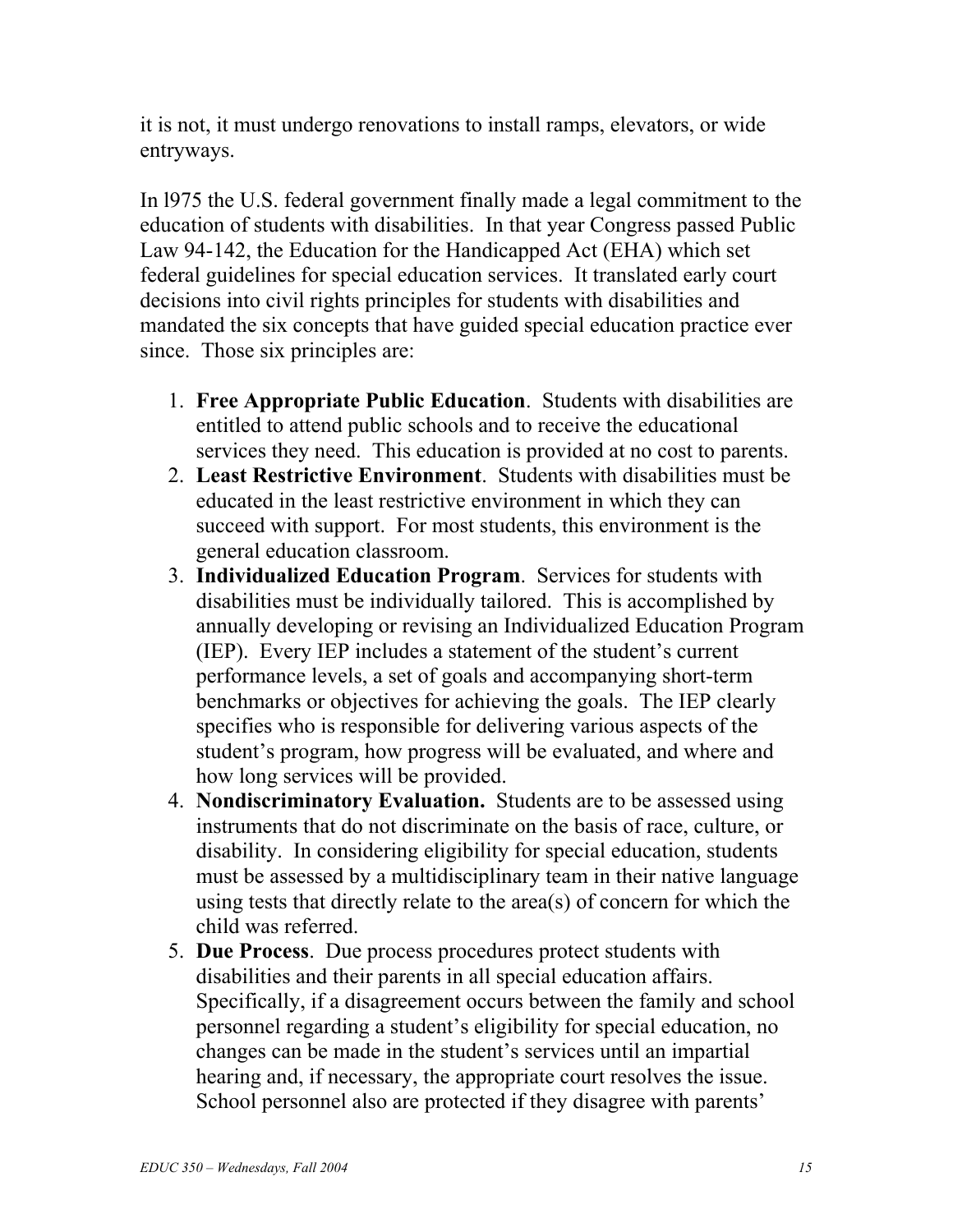requests for services; they also may use due process procedures to resolve the dispute.

6. **Zero Reject and Child Find**. No student may be excluded from public education because of a disability. Each state also must take action to locate children who may be entitled to special education services.

Public laws must be periodically reauthorized. The l990 reauthorization of P.L. 94-142 described above changed the law to the Individuals with Disabilities Education Act (IDEA). The more suitable person-first language of "individual with disabilities" replace the unfavorable labeling language of "the handicapped" in the title of the legislation. This law added significantly to providing education to very young children with disabilities and preparing older student for transition to post-secondary life. Two new categories of disability – autism and traumatic brain injury – were added to the already existing categories of learning disabilities, speech or language impairments, mental retardation, emotional disturbance, hearing impairments, visual impairments, deaf-blindness, orthopedic impairments, multiple disabilities, and other health impairments. It also funded projects to promote the inclusion of students with severe disabilities in general education.

In l997, President Clinton signed into law the second reauthorization of P.L. 94-142 and accompanying amendments know as IDEA 97. Seven significant changes greatly affect schools, teachers, and educational and assessment practices**.** 

- 1. **General Education** Teacher Involvement. At least one general educator must participate as a member of a student's IEP team. The IEP also must directly address the student's participation in general education and must justify placements that are not in general education.
- 2. **Evaluation and Eligibility**. IDEA 97 clarifies that when parents consent to have their child evaluated, they are not consenting to possible future special education placement. Students cannot be made eligible for special education because of past poor instruction or because of language differences. Previous requirements that a comprehensive reevaluation occurs every three years can be modified if the family desires; already existing information can be used rather than repeated administration of standardized tests.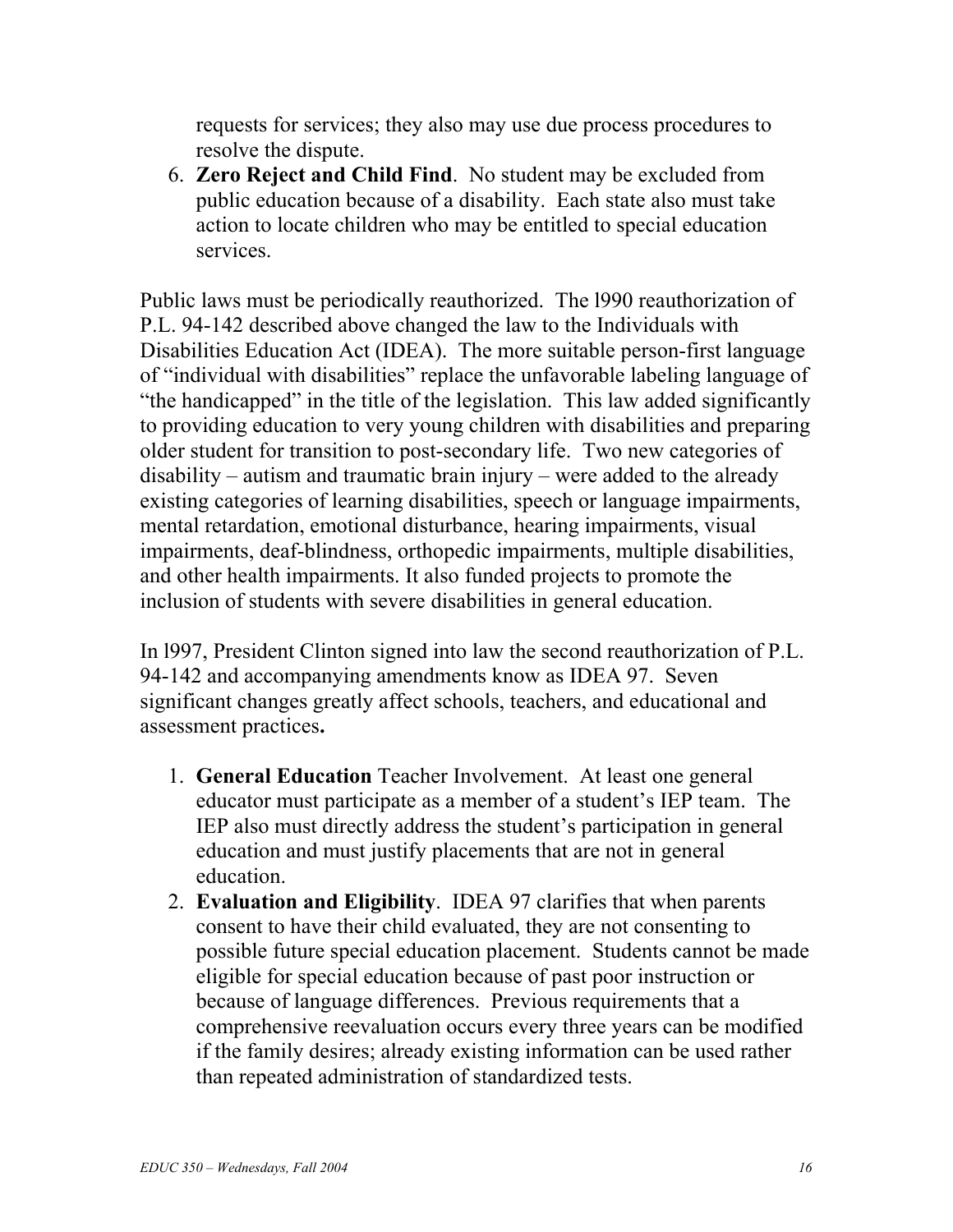- 3. **Assessment of All Students**. Historically students receiving special education services were not included in state, district, or school-wide assessment of student performance. IDEA 97 corrected this by requiring that by July, 2000, each state must assess the academic progress of students who have IEPs by including them in the standardized assessments other students task or by using an alternative assessment process. Students who need appropriate adaptations such as extended time or large print during assessment are entitled to these adaptations.
- 4. **Discipline**. If needed, the IEP must include strategies for addressing student behavior issues. A behavior pan must be developed, if a student is suspended or placed in an alternative interim placement. If a student with disabilities brings a weapon or drugs to school, the school now has the option to place the student in an alternative placement for up to 45 days; and that placement must provide continued special education services.
- 5. **Transition.** Beginning at age 14, IEPs must address the transition to post-secondary needs of students eligible for special education. These needs must be updated annually, with increasing detail each year as to the school and outside services (e.g., community vocational education) the student will access.
- 6. **Paraprofessionals**. Paraprofessionals, teaching assistants, aides, and like personnel must be trained for their jobs and appropriately supervised.
- 7. **Mediation**. As part of due process procedural rights, each state must make mediation available to parents as an early and informal strategy for resolving disputes over a student with disabilities' identification, placement or services. The State bears the cost of mediation. Parents do not have to mediate; and mediation may not delay a possible due process hearing.

## **Court Cases Influencing Special Education**

Issues concerning students with disabilities are addressed by federal and state laws. How these laws are interpreted often is resolved through the courts. Since 1954, many hundreds of legal decisions have clarified the rights of students with disabilities and the role of educators in supporting these children's education. In many instances court decisions led to the development of and passage of legislation. As you review some of the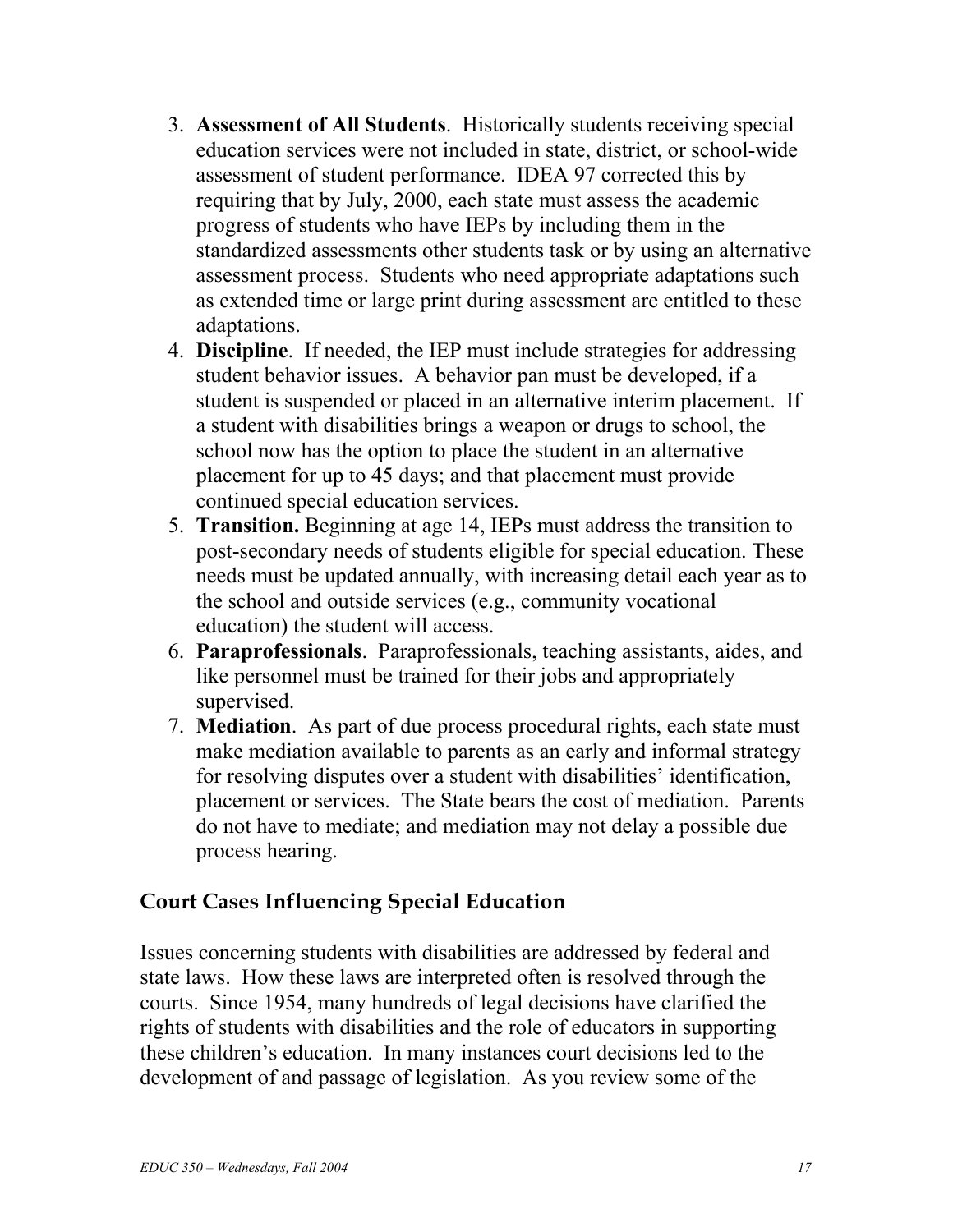landmark decisions listed here, you should notice how they influenced legislation described earlier.

- **Brown v. Board of Education (l954).** This probably is the most important case in establishing the principle that school segregation denies equal education opportunity. Although the decision refers primarily to racial segregation, it is viewed as the foundation for ensuring equal educational opportunity for students with disabilities.
- **Diana v. State board of Education (l970).** California was required to correct biased assessment practices with Chinese American and Mexican American students. Students for whom English was not a primary language had to be assessed in both their primary language and English; culturally biased items had to be dropped from tests and alternative intelligence tests had to be developed to reflect Mexican American culture.
- **Larry P. v. Riles (1984).** In California it was ruled that IQ testing as a basis for identifying African American students as mentally retarded for special education purposes was discriminatory. California schools were ordered to reduce the disproportionately high numbers of African American students in special classes for students with mental retardation.
- **Honig v. Doe (l998).** This decision ruled that if a students is excluded from school for more than 10 days, it was a change of placement and all procedures for making a change of placement must be followed.
- **Daniel R.R. v. State Board of Education. (l989).** This decision established the consideration of the following two factors in determining the appropriateness of a placement for a student with disabilities: 1) whether a student can be satisfactorily educated in general education with supplementary supports and services, and 2) whether, in cases in which the general education setting is not successful, the student is mainstreamed to the maximum extent appropriate.
- **Oberti v. Board of Education of Clementon School District (l993).** This case is considered key in establishing the principle of inclusive education. In this case concerning a student with Down syndrome, the district court ruled and the court of appeals upheld the ruling that school districts must make available a full range of supports and services in general education to accommodate the needs of students with disabilities. The court stipulated that because a student learns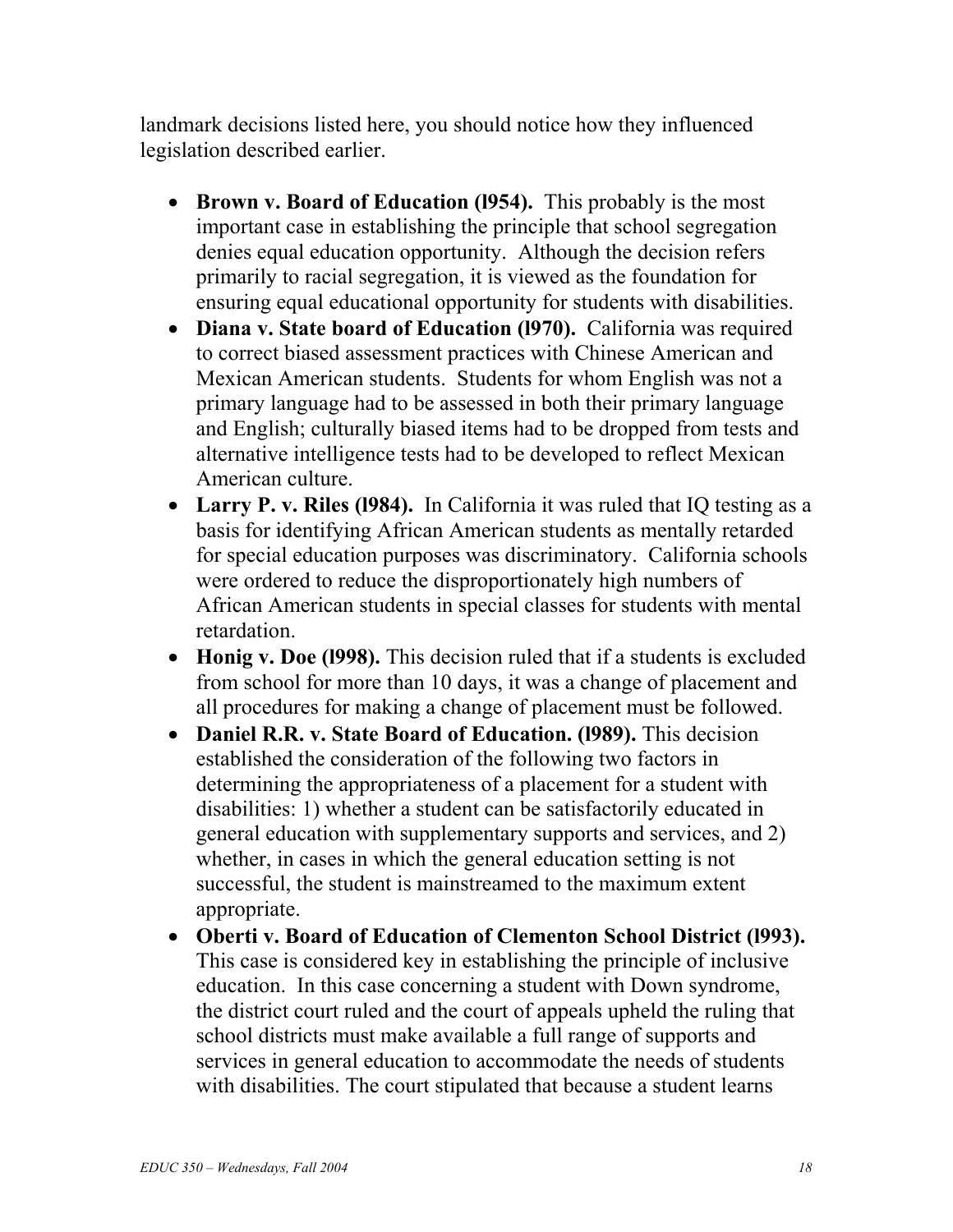differently from others does not necessarily warrant exclusion from general education.

- **Doe v. Withers (l993).** Mr. Withers, a history teacher, was responsible for making oral testing accommodations for Douglas Doe, a student with learning disabilities who was in his class. Although a state legislator, Mr. Withers refused to provide the oral testing. Consequently, Douglas failed the class, making him ineligible for athletics. The court awarded the family \$5000 in compensatory damages and \$30,000 in punitive damages. This case is widely cited as an example of general educators' responsibility to make good faith efforts to provide required accommodations for students with disabilities.
- **Sacramento Unified City School District v. Rachel H. (l994).** This case is another historic national victory for inclusive education, not only because the Ninth Circuit U.S. Court of Appeals required the Sacramento school district to place Rachel Holland, a girl with severe disabilities, in regular education classes full-time with non-disabled peers, but because the U.S. Supreme Court refused to hear the school district's  $11<sup>th</sup>$  hour appeal to overturn the Ninth Circuit's decision. This left the circuit court's landmark decision intact and, in the words of the Holland's attorney, "signaled the end to a system that automatically excludes children with disabilities from the regular classroom and relegates them to segregated 'handicapped only' classes.

Source: Much of the material presented above is adapted from Marilyn Friend and William Bursuch's excellent 1999 text, Including Students with Special Needs: A Practical Guide for Classroom Teachers  $(2^{nd}$  ed.), published in Boston by Allyn and Bacon. Many thanks to both authors for their fine analysis and synthesis of complex and often obtuse court decisions and laws.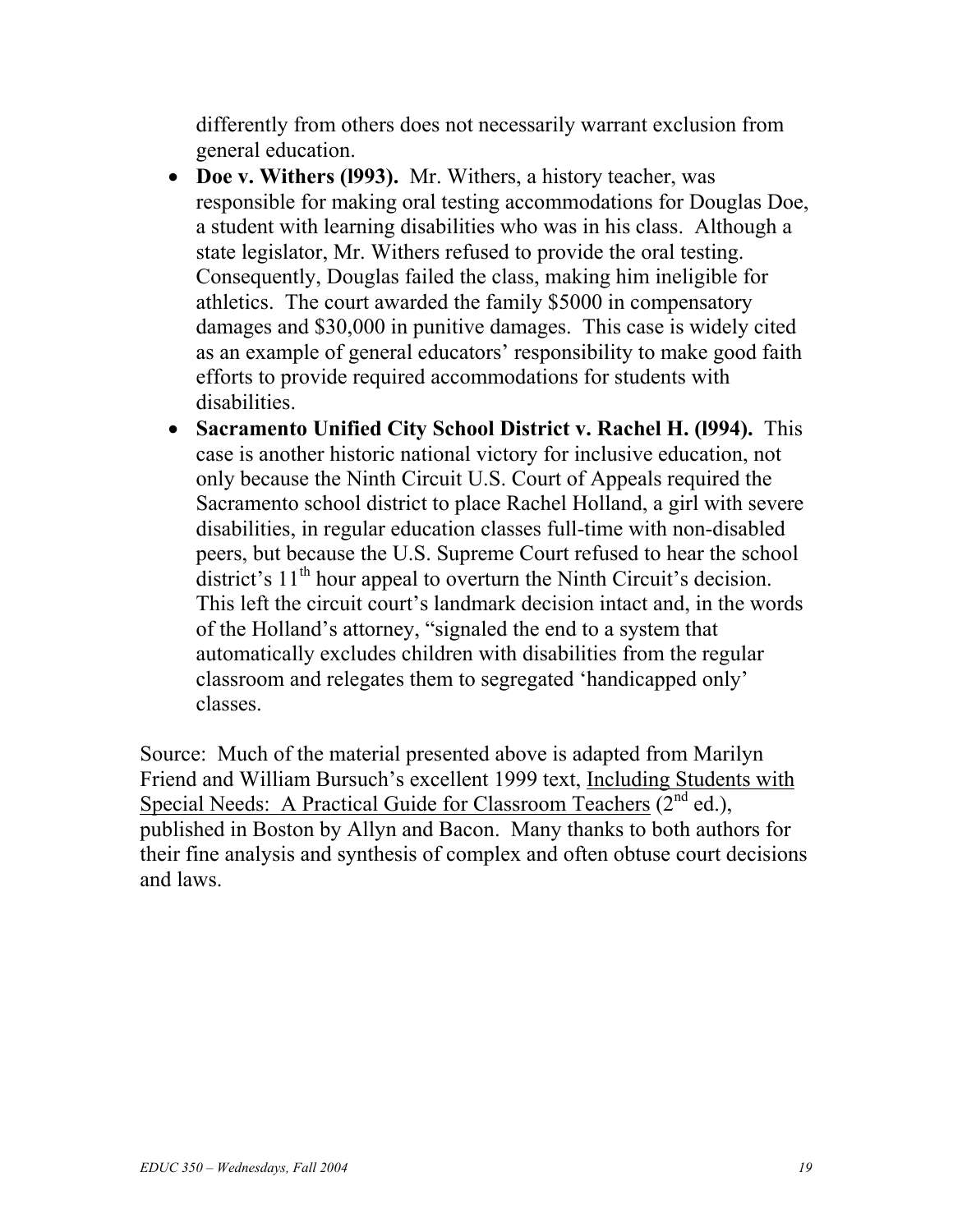## **Rationale for Inclusive Education**  EDUC 350

| Learner     | Demonstrate understanding of the rationale for inclusive                                                                                                                                                                                                                                                                                                                                                                                                                                                                                          |
|-------------|---------------------------------------------------------------------------------------------------------------------------------------------------------------------------------------------------------------------------------------------------------------------------------------------------------------------------------------------------------------------------------------------------------------------------------------------------------------------------------------------------------------------------------------------------|
| Outcomes:   | schooling                                                                                                                                                                                                                                                                                                                                                                                                                                                                                                                                         |
| Assessment: | Word processed response to the following two questions,<br>including a rationale for each response.<br>• Personally and professionally, which of the rationales for<br>change are most compelling to you; that is, which are most<br>likely to lead you to reject continued segregation of general<br>and special education and instead support a unified, inclusive<br>educational system? Why?<br>• Which of the rationales would your colleagues, supervisors,<br>students, community members, and policy makers find most<br>compelling? Why? |

## **Activity Description**

After reading the chapters and "voices" from the Villa and Thousand Creating an Inclusive School text that are listed below and visiting the Internet sites listed below, reflect on the following two questions which also are posed on page 40 of Creating an Inclusive School.

- Personally and professionally, which of the rationales for change are most compelling to you; that is, which are most likely to lead you to reject continued segregation of general and special education and instead support a unified, inclusive educational system? Why?
- Which of the rationales would your colleagues, supervisors, students, community members, and policy makers find most compelling? Why?

Compose (i.e., word process) a response to these two questions, including the rationale for each of your responses.

# **Readings and Internet Sites for Activity**

Villa, R. A. & Thousand, J. S. (l995). Creating an inclusive school. Alexandria, VA: Association for Supervision and Curriculum Development.